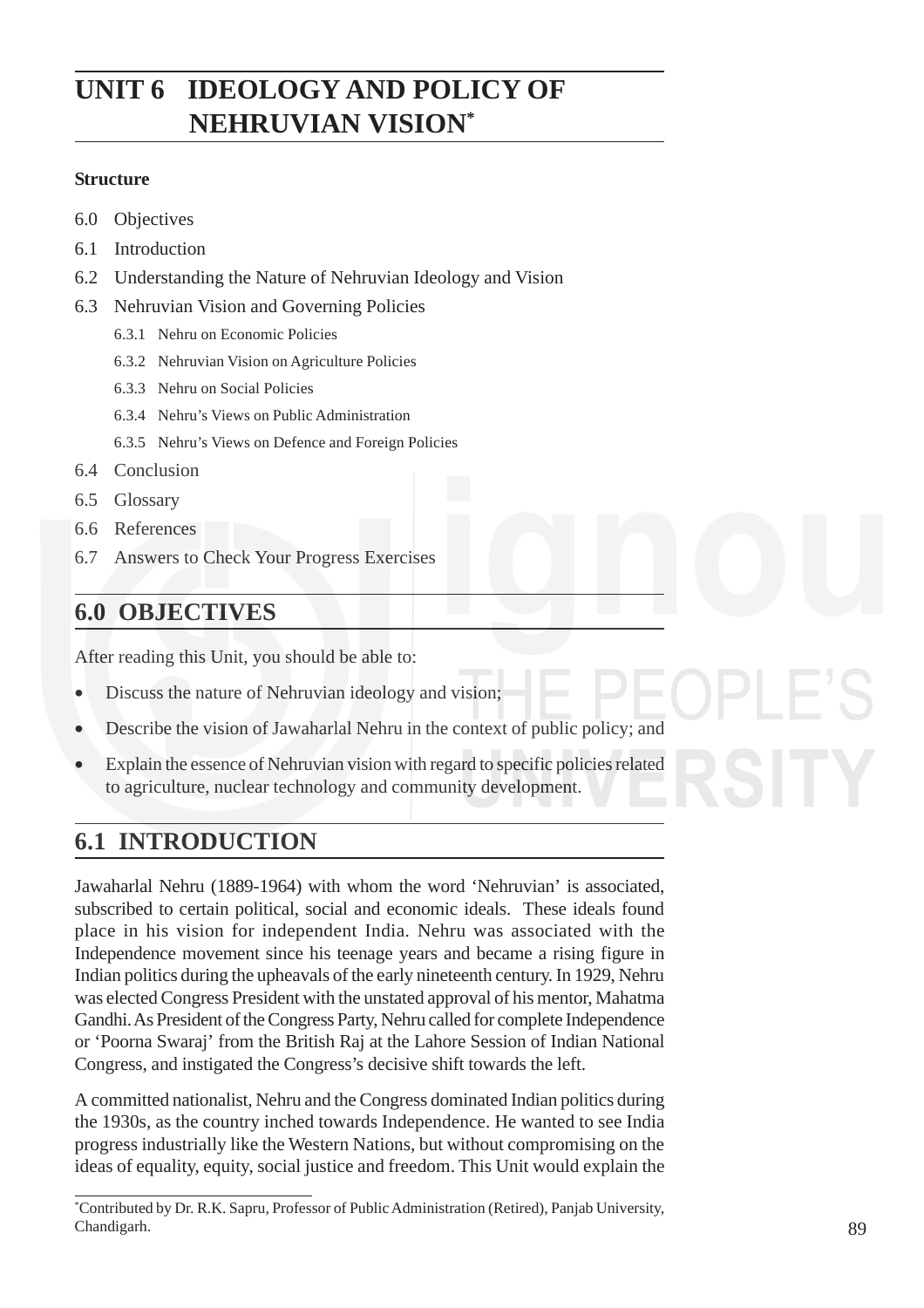**Public Policy and Ideology** nature of Nehruvian ideology and vision. It would also discuss Nehru's vision for India's social, agricultural, foreign and economic policies. We are studying Nehru's policy and vision in this Course as he laid the foundation of public policy in India. Without having a grasp of Nehru's vision and policy, it is not possible to understand the nature and essence of public policy in India today.

# **6.2 UNDERSTANDING THE NATURE OF NEHRUVIAN IDEOLOGY AND VISION**

The term 'Nehruvian' simply means a philosophy or ideology espoused by Jawaharlal Nehru, the first Prime Minister of Independent India.Politically, the term 'Nehruvian' means a steadfast commitment to 'secularism', 'scientific temper' and 'inclusive liberalism'. In economic terms, 'Nehruvian' stands for active 'State intervention' in formulating the direction of the 'country's economy', and also 'planned development'. This means implementation of policies exhibiting a mixture of the 'Fabian socialist' ideals and the 'Soviet model' of planned economy. Socially, the term Nehruvian means a commitment to social well-being of the oppressed communities.

Now talking about ideology; in normal parlance, it simply means "a body of ideas concerning economic, social and political values and goals, which can posit action programmes for attaining these goals".The term 'ideology' is simply a set of opinions and beliefs that characterise a particular culture. 'Ideology' is a set of ideas that purports to give meaning to the past, to explain the present and to prognosticate the future". In other words, ideology is a set of ideas or principles, which seek to explain a phenomenon in particular,either to support or reject a particular socio-economic-politico-cultural order (Sapru, 2015).

Oxford Dictionary of English defines 'vision' as "the ability to think about or plan the future with imagination or wisdom". This simply means a mental image of what the future will or could be like. Jawaharlal Nehru is regarded as a 'visionary' leader who thought about or planned the future of India with imagination and wisdom. He is also known as the architect of modern India. Having clarified the meanings of 'Nehruvian', 'Vision' and 'Ideology', we can understand the philosophy behind Nehru's ideas and beliefs better.

After the British rule, which ended in August 1947 as we all know, Nehru was elected by the Congress to assume office as Independent India's first Prime Minister. The question of his leadership had already been settled in 1941, when Gandhi acknowledged Nehru as his political heir and successor. As Prime Minister, Nehru set out to realise his vision of India. With the adoption of the Constitution on 26 January 1950, Nehru embarked on an ambitious programme of economic, social and political reforms. Mainly, he oversaw India's transition from a colony to a republic, while nurturing a plural or a multi-party system.

Under the leadership of Nehru, the Congress emerged as an important party, dominating national and state-level politics and winning consecutive elections in 1951, 1957, and 1962. Nehru remained popular with the people of India, in spite of political troubles in the last years of his Prime Ministerial tenure, and the so-called failure of leadership during the 1962 Sino-Indian War. Nehru died on 27 May 1964 after a severe heart attack in New Delhi. In his lifetime, he was known as *PanditNehru* as he belonged to the Kashmiri Pandit community, while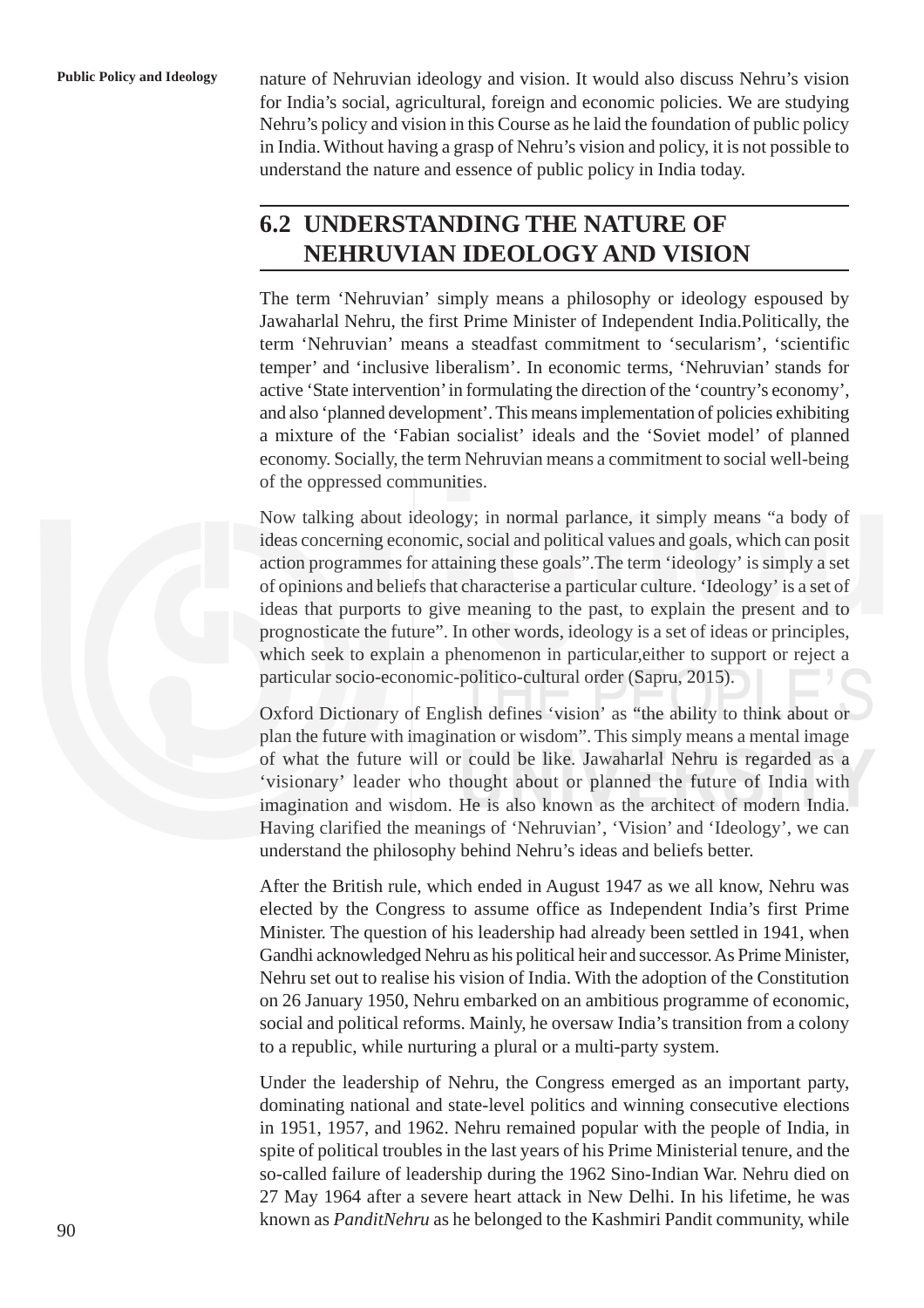# **6.3 NEHRUVIAN VISION AND GOVERNING POLICIES**

Nehru,as we all know, took over the office as the Prime Minister of India on 15 August 1947 and delivered his famous inaugural address titled "Tryst with Destiny". It read: 'long years ago we made a tryst with destiny, and now the time comes when we shall redeem our pledge, not wholly or in full measure, but very substantially. At the stroke of the midnight hour, when the world sleeps, India will awake to life and freedom. A moment comes, which comes but rarely in history, when we step out from the old to the new, when an age ends, and when the soul of a nation, long suppressed, finds utterance. It is fitting that at this solemn moment we take the pledge of dedication to the service of India and her people and to the still larger cause of humanity' (Nehru,1946).

Parekh (1991) has attributed this inaugural address to the national philosophy of India that Nehru formulated. For Nehru, as has been observed, modernisation was the national philosophy, with seven goals: national unity, parliamentary democracy, industrialisation, socialism, religious harmony, development of the scientific temper, and non-alignment. Nehru advocated "State-sponsored industrialisation, increasing the wealth-producing capacity and using atomic energy for civilian use" (Das, 2011). Let us now discuss his views on specific policies:

## **6.3.1 Nehru on Economic Policies**

Nehru advocated a mixed economy, where the government-controlled public sector would co-exist with the private sector. He believed that the establishment of basic and heavy industry was fundamental to the development and modernisation of the Indian economy. The government, therefore, directed investment primarily into key public sector industries such as steel, iron, coal, and power; thereby promoting development with subsidies and protectionist policies. In the field of defining policies, Nehru's vision has been overwhelming. He was the major brain behind the Industrial Policy Resolutions of 1948 and 1956, and the promoter of the concept of public sector. He wanted policy to be oriented towards science, and in particular, Atomic Energy. Nehru laid the foundation of rapid industrialisation of the country and it was due to his vision and efforts that today India is regarded as one of the major technologically advanced nations of the world.

Under Nehru's stewardship, the public sector acquired a "commanding height" in the Indian economy. In the Parliament in May 1956, Nehru stated that: "he wanted the Parliament to realise how vast and unexploited a field lies there for the public sector to occupy, and the public sector is occupying. We do not mind if the private sector advances also, provided that in regard to basic and strategic things, the public sector holds the field" (Sapru, *op.cit.*).

Thus, it was Nehru's conviction that the public sector could play an important role in wiping out poverty and economic backwardness from the country to a significant extent.He also attached importance to the role of the private sector. He called them Temples of Modern India. He was of the clear view that "the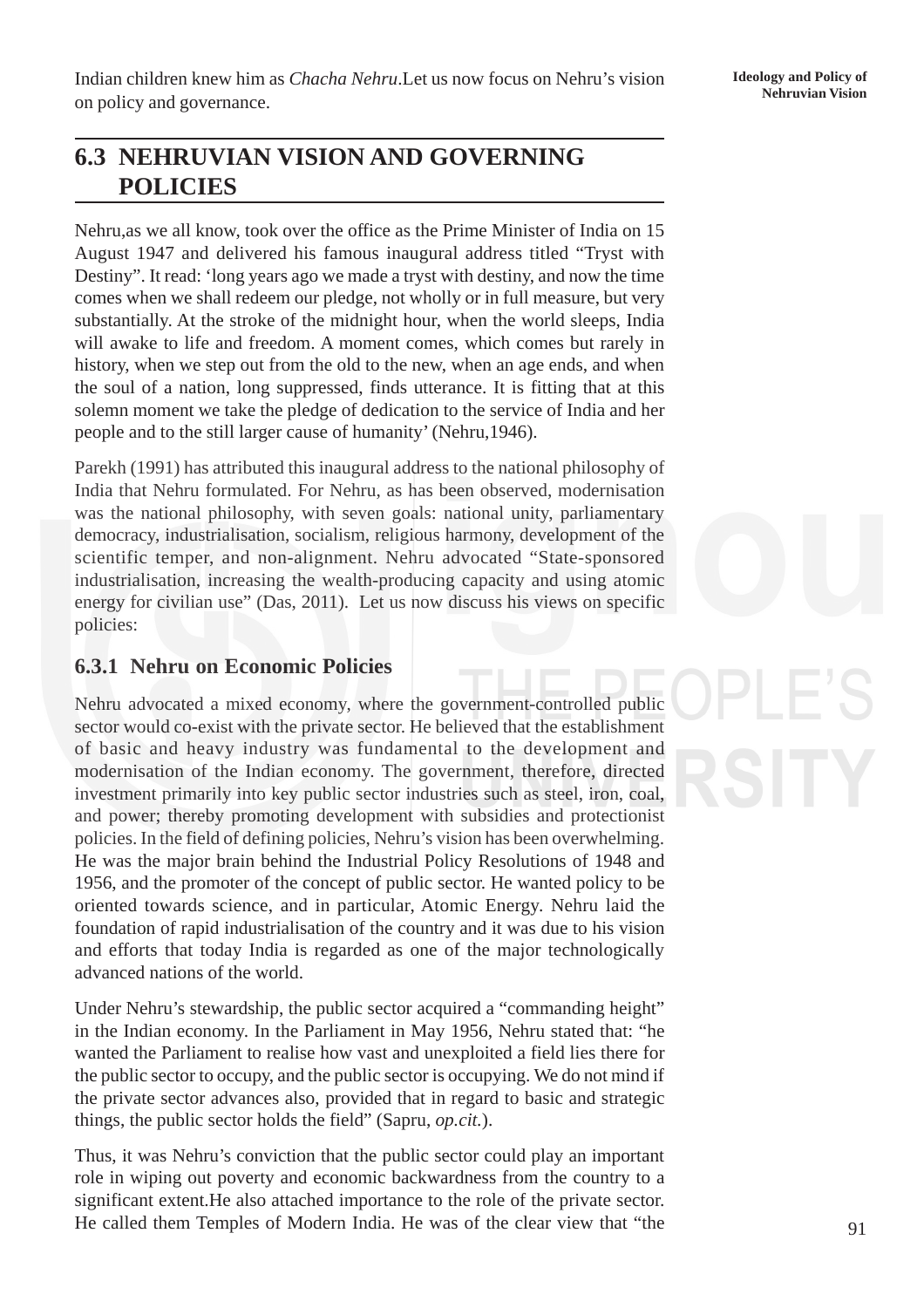**Public Policy and Ideology** distinction between the public and private sectors was one of the relative emphasis…The private and public sectors cannot be looked upon as anything like two separate entities: they are, and must function as, parts of a single organism" (Khosla, 2015).

> Nehru had advocated that sufficient *autonomy* should be given to the public enterprises. He was against the use of bureaucratic style of management for these enterprises. He clearly stated: "I have no doubt that the normal governmental procedure applied to a public enterprise of this kind will lead to the failure of that public enterprise. Therefore, we have to evolve a system for working of public enterprises where, on the one hand, there are adequate checks and protection, and on the other, enough freedom for that enterprise to work quickly and without delay" (*Ibid.*).

> He was also opposed to rigid parliamentary control over them. "We cannot sit down in this house everyday and control public enterprises from here. It just cannot be done. But if we are too insistent, we shall lose a great deal of money, and it will develop a kind of static atmosphere, which is very bad for growing industry"(*Ibid.*). Thus, Nehru was keen on securing proper balance between parliamentary control and autonomy of the public enterprises.

> Nehru's preference for big State controlled enterprises, however, as per his critics, created a complex system of quantitative regulations, quotas and tariffs, industrial licenses and a host of other controls. This system, known in India as Permit or License Raj, was responsible for economic inefficiencies that stifled entrepreneurship and curtailed economic growth for decades until the liberalisation policies initiated by Congress government in 1991 under P.V. Narasimha Rao (Yergin and Stanislaw, 2002). Nevertheless, his vision of State sector in core and basic areas was way ahead of his times and carries import even today.

### **6.3.2 Nehruvian Vision on Agriculture Policies**

Under the leadership of Nehru, the government initiated agrarian reforms alongside rapid industrialisation. He realised, as has been observed, that for industrialisation to be viable, it needed a supportive agrarian economy and a small-scale industrial base. His ideas on town planning-going beyond roads and parks to education, recreation, employment and business- were remarkably modern. Slums distressed him; he visualised a symbiotic relationship between the city and the village (Das, *op.cit*.)

A successful land reform policy was introduced, which abolished giant landholdings, but efforts to redistribute land by placing limits on landownership did not succeed to a large extent. Again, under Nehru's leadership, government attempted to introduce large-scale cooperative farming, but its efforts were frustrated by landowning rural elites, who had considerable political support in opposing the efforts of Nehru. Agricultural production expanded until the early 1960s, as additional land was brought under cultivation and some irrigation projects began to have an effect. The establishment of agricultural universities also contributed to agriculture development. During Nehru's leadership, Green Revolution was a huge success story. The Revolution was seen as an effort to diversify and increase crop production. It transformed Northern India as a large producer of High Yielding Variety of Wheat. The Green Revolution, however, has its share of critics with many environmentalists criticising it for use of excessive fertilizers. The Green Revolution has been criticised for creating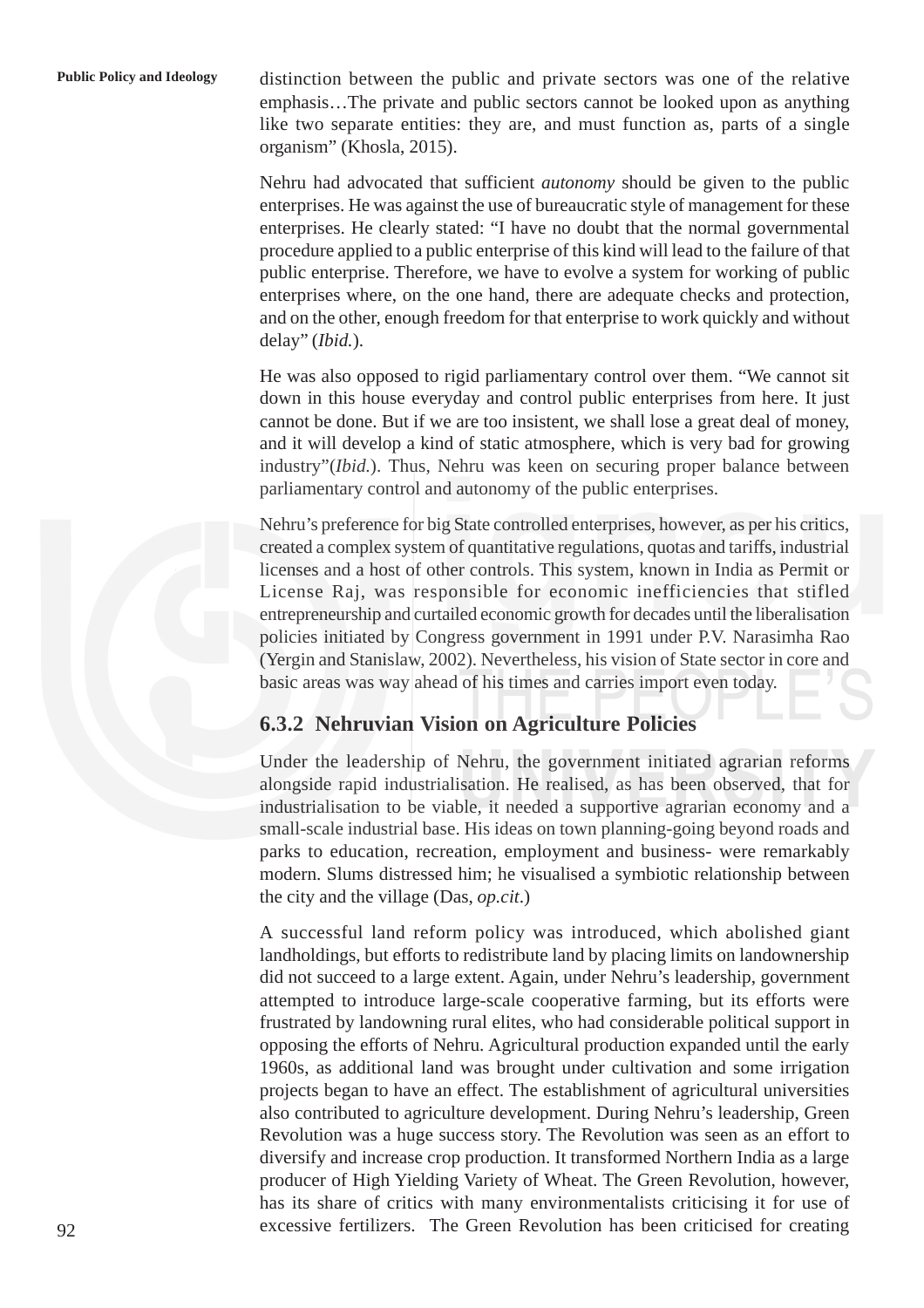economic and regional inequalities too. However, we must not lose sight of the **Heology and Policy of Seattlet this user:** Percelution brought self sufficiency in equivalently production. fact that this very Revolution brought self-sufficiency in agricultural production. It brought in new tools and techniques of production to the fore and put India high on agriculturally advanced countries' map.

### **6.3.3 Nehru on Social Policies**

When we talk of social policies; we mean policies that aim to better the social conditions of targeted population. Education, health, legal benefits, social upliftment etc., are social areas, where Nehru focused and worked. Let us discuss these now:

*Education:* Nehru was a great visionary of education system of India. He advocated education for India's children and youth, believing it essential for India's future progress. His tenure oversaw the establishment of many institutions of higher learning, including the All India Institute of Medical Sciences (AIIMS), the Indian Institutes of Technology (IITs), the Indian Institutes of Management (IIMs), the National Institutes of Technology (NITs) and the Indian Institute of Public Administration (IIPA), New Delhi.

The dialectics of few "first-rate institutions" and a plethora of "institutions without 'any education" disturbed Nehru. He wrote of academic freedom and supported foreign academic collaboration. At the same time, he was pained to see that many of the foreign experts were "second-rate stuff",and yet ironically, paid more than their much-abler Indian counterparts. He suggested a more effective deployment of Indians trained abroad through special recruitment channels, if necessary (Das, *op.cit.*).

Nehru also outlined a commitment in the Five-Year Plans to guarantee free and compulsory primary education to all children in India. For this purpose, Nehru oversaw the creation of mass village enrollment programmes and the construction of thousands of schools. Nehru also launched initiatives such as the provision of free milk and meals to children to fight malnutrition, adult education centers, vocational and technical schools organised for adults, especially in the rural areas (Agrawal, 2008).

*Hindu Marriage Law:* Under Nehru's leadership, the Parliament enacted many changes in Hindu Personal Law to increase the legal rights and social freedoms of women. On Nehru's insistence, Article 44 was incorporated into the Indian Constitution which states: 'the State shall endeavour to secure for the citizens a uniform civil code throughout the territory of India'. The Article has formed the basis of secularism in India (Erckel, 2011).

Most notably, Muslims had the freedom to keep their Personal Law in matters relating to marriage and inheritance. While Nehru exempted Muslim Personal Law from legislation, his government did pass the Special Marriage Act in 1954. The idea behind this Act was to give everyone in India the ability to marry outside the personal laws under a civil marriage. This Act declared polygamy as illegal, and also stated that inheritance and succession would be governed by the Indian Succession Act, rather than the respective personal laws.

*Nehru and Reservation Policy:* A system of reservations in government services and educational institutions was created to eradicate the social inequalities and disadvantages faced by people belonging to scheduled castes and scheduled tribes. Nehru also championed secularism and religious harmony, increasing the **Ideology and Policy of**

93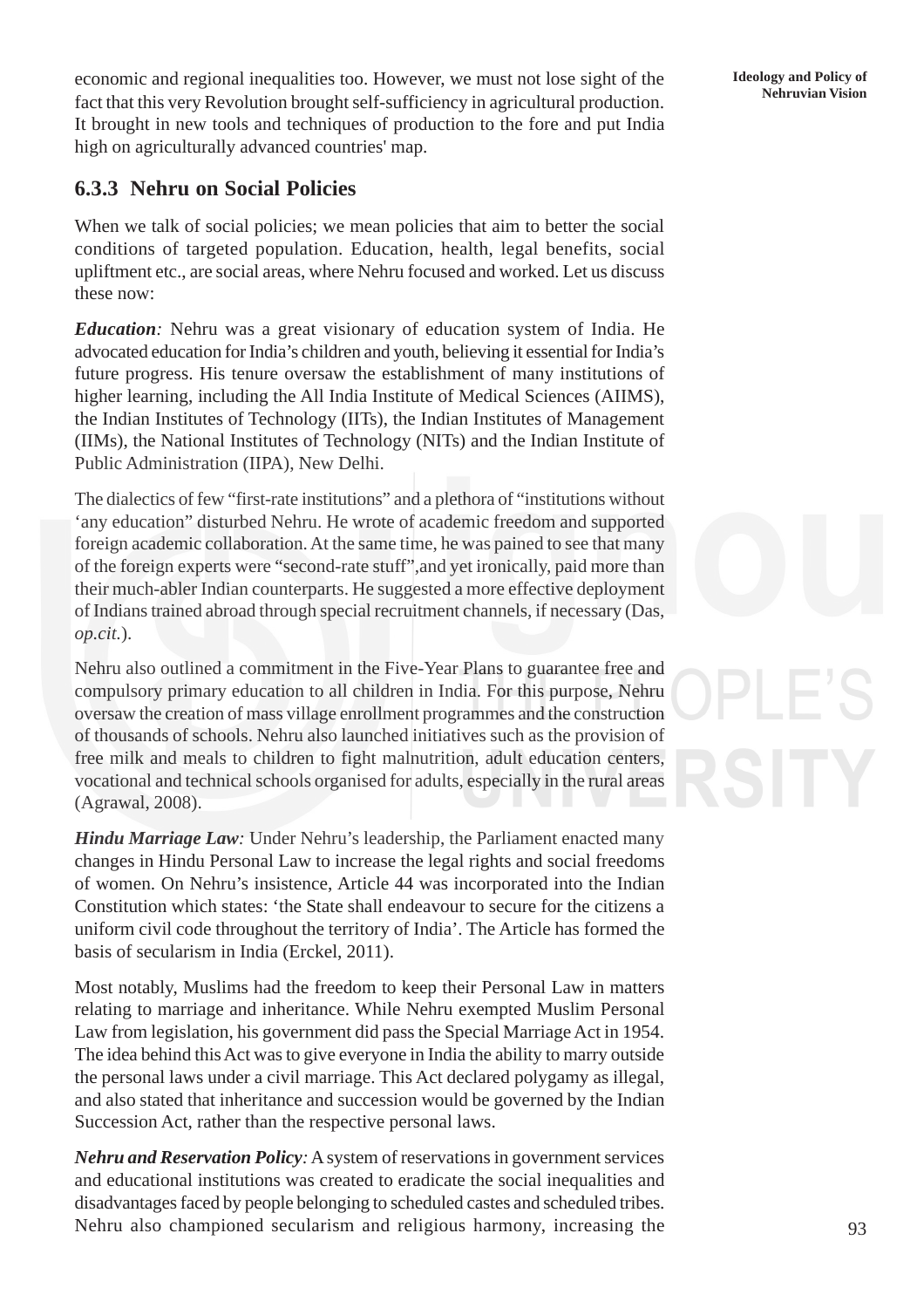**Public Policy and Ideology** representation of minorities in government. For him, solution to the refugee problem lay in rehabilitation and resettlement, not in handing out doles. He disapproved of the word 'dalit', because he believed it "stigmatised" the individual, and he was all for affirmative action (Das, *op.cit.*).

> *Nehruvian and Socialist Ideals:* Nehru was convinced that India could attain economic prosperity on the basis of Socialism. He was committed to the philosophy of Socialism. But his concept of Socialism was quite different from the one defined by Marx and other political theorists. Long before India's independence, Nehru, in his presidential address at the Lahore session of the Indian National Congress in 1929, declared that he was a socialist and a republican and did not believe in feudal aristocracy. At the same time, his ideal of socialism implied individual freedom also. "I do not see why under Socialism, there should not be great deal of freedom for the individual; indeed, far greater freedom than the present system gives. He can have freedom of conscience and mind, freedom of enterprise, and even the possession of private property on restricted scale" (Nehru, 1946, *op.cit.*).

> Nehru's visit to Soviet Union in 1927 was a landmark in the formation of his philosophical and political views. He turned decisively to democraticism and became an ardent supporter of socialist convictions. Nehru (*Ibid.*) has observed: "so long as private monopolies remain, it is not possible for any socialist structure of society to develop. It becomes essential, therefore, for society to control the major means of production and to prevent these monopolies from developing.If "democratic socialism" formed the ideological core of Nehruvian political economy, what he envisaged was a Welfare State based on people's consent, bereft of dogma and violence, and strongly grounded in ethical values.

> His thoughts on planning, community development, decentralisation, employment, public health, family planning, secularism, and equal opportunities collectively bring out the "egalitarian India" he envisioned. He was critical of society's acquisitive tendencies, and thus endorsed the State's role in curbing them. He proposed that every village should have a panchayat, a cooperative society, and a school (Das, *op.cit.*).

### **6.3.4 Nehru's Views on Public Administration**

Apart from the laying down of certain policies for the development of the country and the structures for implementing them, Nehru's contribution to the study and application of the science of administration is overwhelming. He had great interest in bringing about administrative reforms in the country.

The Indian Institute of Public Administration (IIPA), New Delhi with which he was associated since its inception as its President, is an example of his interest in improving and developing administration in the country. He took a lot of interest in the Institute's working and development.Nehru is credited for setting up of the structure of implementing certain policies and the choice of personnel to maintain the structure.

In setting up of the autonomous Atomic Energy Commission under the leadership of the renowned scientist, Dr. Homi Bhabha, Nehru evolved the right organisation. Likewise, he chose Professor Mahalanobis (called the "Father of Statistical Science in India") for directing the nation's highest Statistical Institute, namely Indian Statistical Institute, Kolkata (then Calcutta). These organisations, and many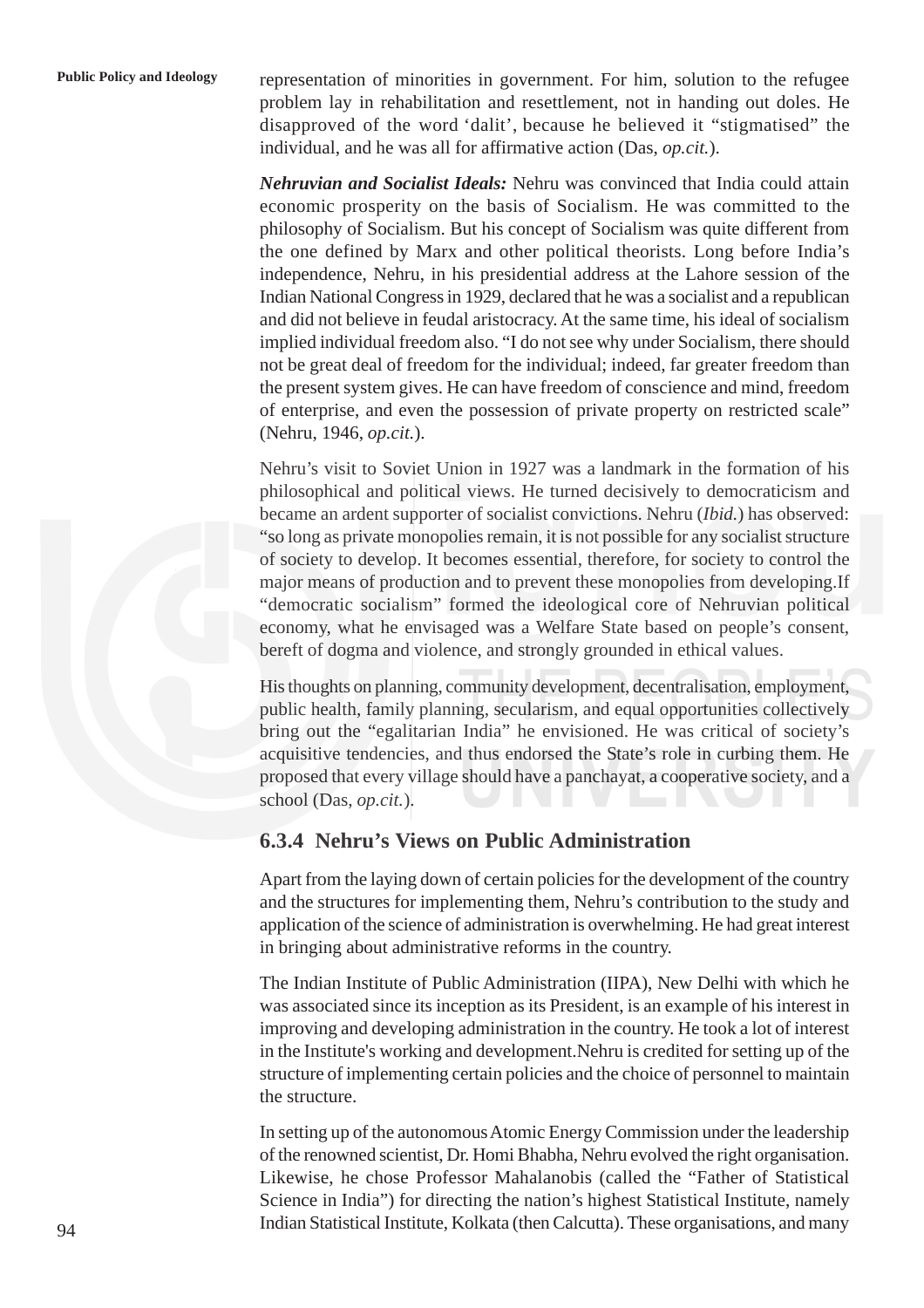more which were given autonomy with government control, were new patterns **Ideology and Policy of** concentrations which awe their amorrange to Nehru's thinking of organisations, which owe their emergence to Nehru's thinking.

Nehru anticipated the ills to which governance is vulnerable: corruption, administrative delays, and conniving links between the unscrupulous officials and the people. For him, civil service neutrality was a fiction, although he encouraged bureaucrats to cultivate objective and detached thinking. He wanted State governors to play their part strictly within the Constitutional framework and not perceive themselves to be a "superior class" (Das, *op.cit.*).

Nehru was also highly critical of corruption, which had come to pervade administration as well as the society. Nehru (1946, *op.cit.*) has pointed out: "the government, in spite of its best intentions, has become incapable of checking corruption among the rank and file and is shielding the police and other officials to save their faces. It can only succeed if it has the voluntary backing of the Indian police.

Nehru was the driving force behind Community Development and Panchayati Raj programmes. You all know how three-tier Panchayati Raj Institutions (PRIs) were started in various states; and also, the Community Development Programme (CDP), which was launched in 1952. Nehru believed that these could help in bringing administration nearer to the people. These were chosen as the via-media through which every active member of the public could be drawn to do something or other in some form or the other for the good of the community.

Nehru wanted to strengthen these institutions by giving them real powers. He was of the view that the officials' role vis-à-vis these institutions should be advisory in nature. He felt that the *Panches* and *Sarpanches* needed to be given greatest latitude to the extent of committing mistakes because he thought that such mistakes would help them learn and take care of their immediate and day-to-day problems.

He (*Ibid.*) rightly said: "The mistakes of Panchayat will not endanger the security of the country". To Nehru, the *Panch* was also an administrator.Every member of the Panchayat was an administrator in a particular sphere, and he should be recognised and respected as such.He wanted Panchayati Raj Institutions to continue. He lent support to the concept of democratic decentralisation.In the latter part of his Prime Ministership, he preferred to use Appleby's term 'Decentralised Democracy' rather than 'Democratic Decentralisation'.

### **6.3.5 Nehru's Views on Defence and Foreign Policies**

After independence, Nehru wanted to maintain good relations with Britian and other Commonwealth countries and signed the London Declaration, under which India agreed that, when it becomes a republic in January 1950, it would join the Commonwealth of Nations and accept the British monarch as a "symbol of the free association of its independent member nations and as such the Head of the Commonwealth".

Although Nehru believed in peace and friendly relations with every country, he led the preparations and actual campaigns against Pakistan with regard to Kashmir. He also used overwhelming military force to seize Hyderabad in 1948 and Goa in 1961. He was keenly sensitive regarding the geostrategic and military strengths and weaknesses of India in 1947.

Nehru envisioned the development of nuclear weapons and established the Atomic Energy Commission of India in 1948. From the outset in 1948, Nehru had high **Ideology and Policy of**

95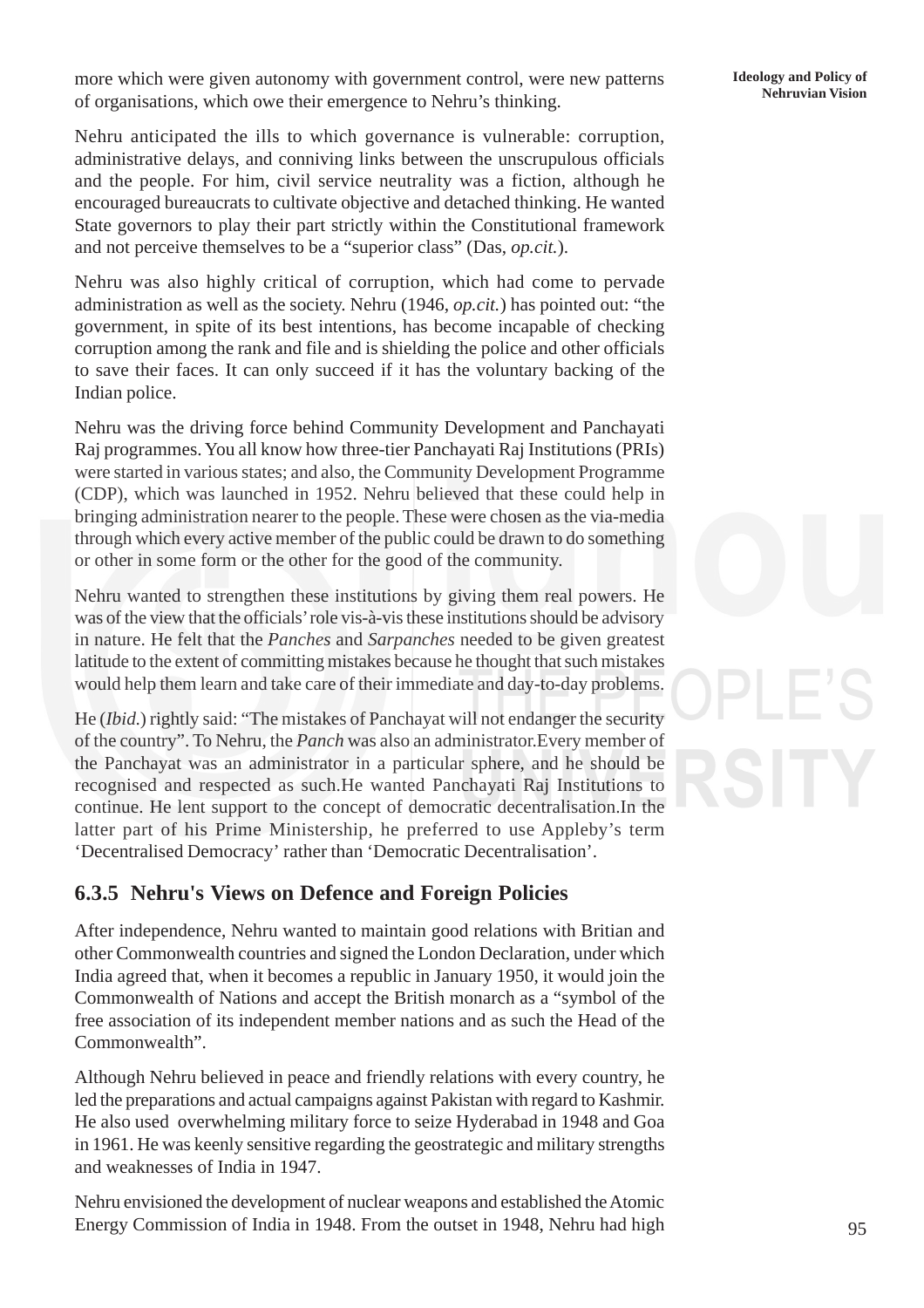Public Policy and Ideology ambition to develop this programme to stand against the industrialised states, and to establish a nuclear weapons capability as part of India's regional superiority over other South Asian states, most particularly Pakistan. Nehru commissioned the first study of the ill-effects of nuclear explosions on human health, and campaigned ceaselessly for the abolition of what he called "these frightful engines of destruction".

> His greatest contribution was his policy of Non-alignment during the Cold War. It meant that Nehru received financial and technical support from both power Blocks (US and the then USSR) in building India's industrial base from scratch. It meant that India maintained neutrality towards both the Blocks. Steel Mill complexes were built at Bokaro and Rourkela with assistance from the Soviet Union and West Germany. His idealistic approach focused on giving India a leadership position in Non-alignment.There was substantial industrial development. Industry,in fact, grew 7.0 per cent annually between 1950 and 1965 almost trebling industrial output and making India the world's seventh largest industrial country (Walsh, 2006).

> Nehru has been regarded as the sole architect of Indian foreign policy. He sought to build support among the newly independent nations of Asia and Africa in opposition to the two hostile superpowers contesting the Cold War. Being a strong supporter of the United Nations, Nehru was taken aback by the Graham Report on Kashmir that suggested third party intervention. Emphasising that the country's defence depended more on its morale than on weapons, he made a case for resolving contentious issues between India and Pakistan, particularly those related to mutually beneficial development projects, in a spirit of cooperation (Das, *op.cit.*).

> On the international scene, Nehru was an opponent of military action and of military alliances. The speeches Nehru delivered in Parliament provided a brilliant analysis and evaluation of the contemporary developments across the world from Sri Lanka's Tamil question to foreign intervention in Indonesia, anti-colonial struggles in Vietnam and Algeria, de-Stalinisation, to Nepal. He welcomed the Soviet suspension of nuclear tests, but condemned Moscow's intervention in Hungary. He was firmly against India intervening in disputes between other countries, except with the consent of the disputants (Das, *op.cit.*).

> On 29 April 1954, Nehru signed with China Five Principles of Peaceful Coexistence known in India as the Panchsheel as the basis of the Sino-Indian border treaty. In later years, Nehru's foreign policy suffered from increasing Chinese assertiveness over border disputes and Nehru's decision to grant asylum to the 14th Dalai Lama from Tibet to the annoyance of China, which led to the Indo-China War in 1962.The War with China caused a radical shift. After that Nehru became more realistic and defence-oriented (Ganguly and Pardesi, 2009).

#### **Check Your Progress 1**

**Note:** i) Use the space given below for your answers.

- ii) Check your answers with those given at the end of the Unit.
- 1. Describe the nature of Nehruvian ideology and vision.

................................................................................................................ ................................................................................................................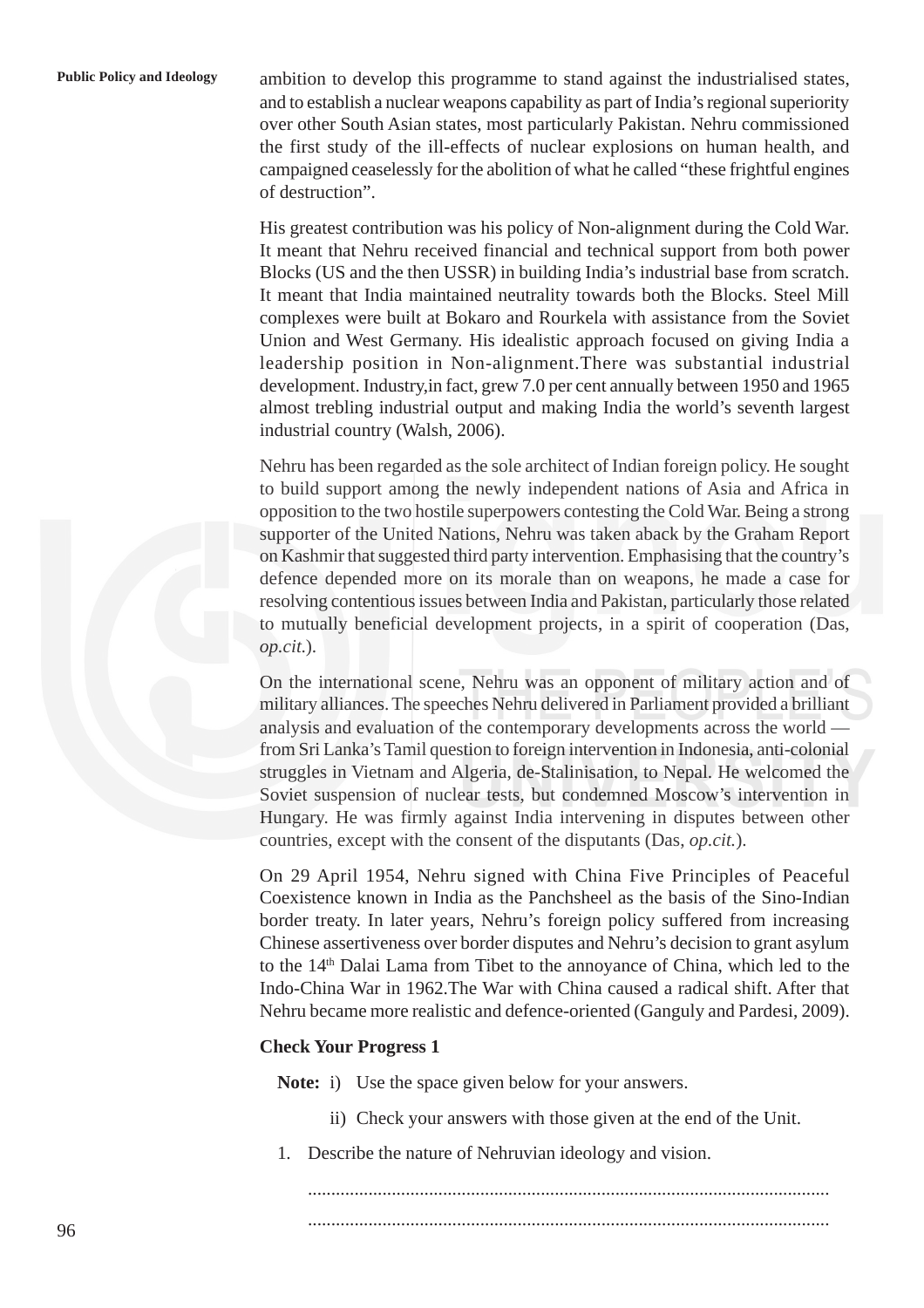Ideology and Policy of<br>Ideology and Policy of منابعة المستقدمات المستقدمات المستقدمات المستقدمات المستقدمات المستقدمات المستقدمات المس<br>Nehruvian Vision ................................................................................................................

2. Explain Nehru's economic and social policies.

................................................................................................................ ................................................................................................................ ................................................................................................................ ................................................................................................................

3. Write a note on Nehru's defence and foreign policies.

................................................................................................................ ................................................................................................................ ................................................................................................................ ................................................................................................................

# **6.4 CONCLUSION**

Although Nehru attempted to lay down the country's basic policies, the structures for implementing them and the principles of administration, he was unable to give a complete shape to the fundamental changes in the system of administration, which he thought essential for the post-independent democratic governance. The Nehru government not only maintained the privileges of the Imperial Services, but even guaranteed them with a Constitutional provision. Though, as he himself (1946, *op.cit.*) admitted, "they hardly fit into democratic structure and they produce that sense of class division which is the base of all our social structure".

Despite commending Appleby's recommendations for changes in India's administrative system, Nehru was not able to do much to bring about a complete change. The new service structure, which was brought into existence, continued to reflect the same colonial type of rigid class divisions among the civil service structure. Thus, Nehru's thinking and personal dedication and the goals he held supreme, even though could not be put into practice in letter and spirit, would continue to remain a source of strength and inspiration in building a better India.

Nehru is regarded as the builder of modern India. He has gone down in history as an outstanding statesman and political leader who devoted his life of passionate quests and gigantic endeavours to national development. He is considered a multifaceted personality—a statesman with an instinct for democratic fusion and Socialism, a charismatic leader with an international outlook of amity and friendship, a writer with a distinct vision, an upholder of peace and Secularism, a thinker on contemporary events and a leader of masses. This Unit elaborated some of his ideas and beliefs.

# **6.5 GLOSSARY**

**Community Development Programme:** The Programme was inaugurated in October 1952. Fifty-five community projects were launched. The Programme was

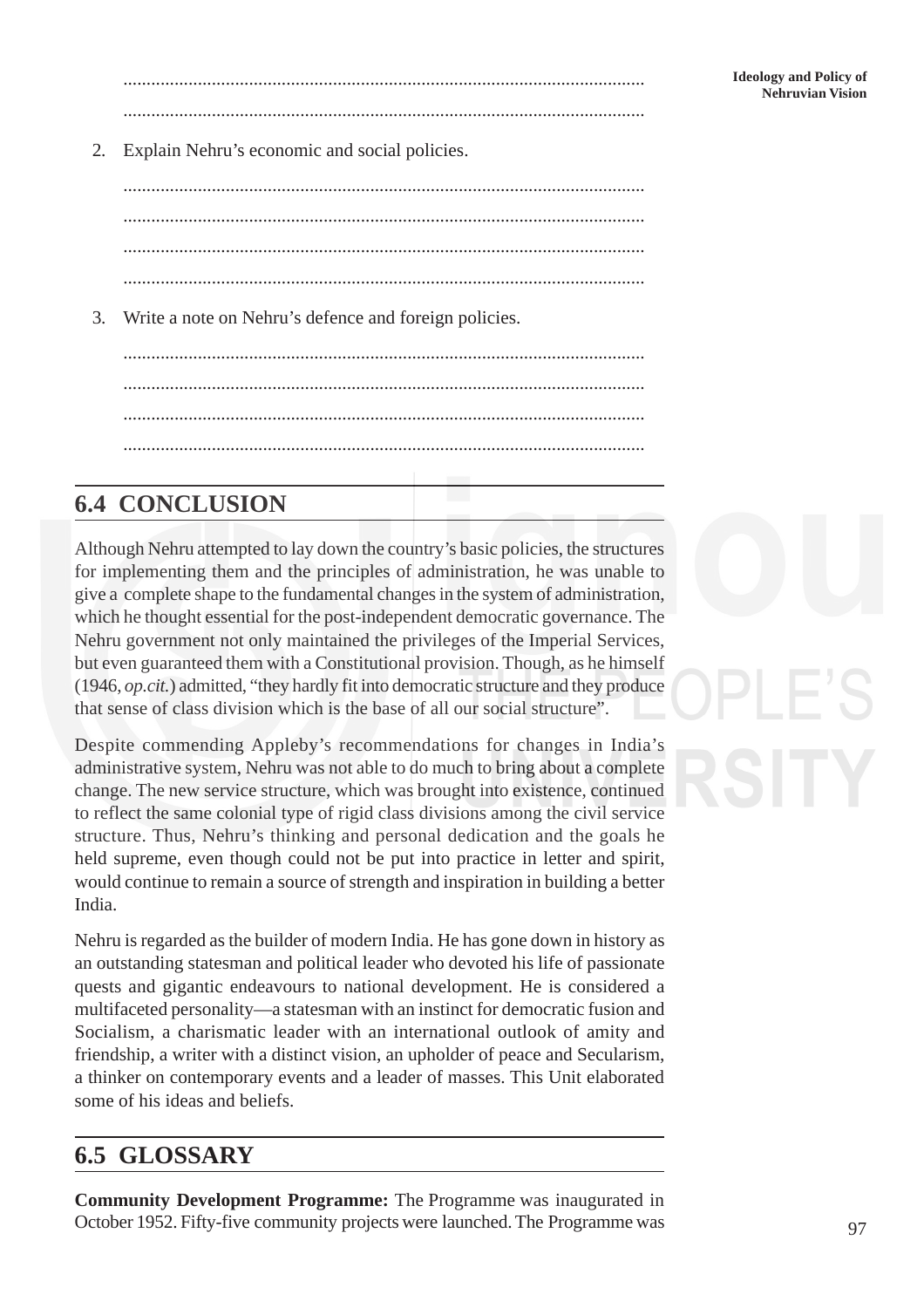**Public Policy and Ideology** extended to wider areas at the end of the First Five-Year Plan. Nearly one out of every three villages in India was brought within the orbit of this Programme.

> **Fabian Socialism:**The Fabian Society founded the London School of Economics and Political Science in 1895. It is a British socialist organisation whose purpose is to advance the principles of Democratic Socialism via gradualist and reformist effort in democracies, rather than by revolutionary overthrow. As one of the founding organisations of the Labour Representation Committee in 1900, and as an important influence upon the Labour Party which grew from it, the Fabian Society has had a powerful influence on British politics. The members of the Fabian Society have included political leaders from countries formerly part of the British Empire, such as Jawaharlal Nehru, who adopted Fabian principles as part of their own political ideologies.

> **Green Revolution:** It refers to a period when Indian agriculture was converted into an industrial system due to the adoption of modern methods and technology such as the use of High Yielding Variety (HYV) seeds, rust resistant strains of wheat, tractors, irrigation facilities, pesticides, and fertilizers. The Green Revolution within India commenced in 1965 under the leadership of agriculture scientist M.S Swaminathan, and led to an increase in food grain production, especially in Punjab, Haryana, and Uttar Pradesh.It made India independent in producing necessary crops in her own country, instead of depending on foreign exports. Many social activists although feel that this led to sociological and financial problems for the people of Punjab and Haryana and created and excessive dependency on chemical fertilizers and cash crops.

> **Hindu Law:** There is a general law and personal law. Here we are talking about Hindu Personal Law. Hindu Law refers to the Code of Laws applied to Hindus, Buddhists, Jains and Sikhs in British India. It is governed by the Hindu Succession Act of 1956. It is a codified Law passed by the Parliament of India related to the Intestate (unwilled property), to amend and regulate the Intestate and Testamentary Succession under the Hindu Law but in some cases, the Indian Succession Act 1925 plays a major role. Earlier, women were not treated as equals to the males and did not have the same rights in the property. The Hindu Personal Law has various Acts and provisions that govern matters like Divorce, Marriage, Adoption, Succession, Property, Minority, Rights of the Son, Pious Obligation etc. which are governed by The Hindu Marriage Act, 1955, The Indian Succession Act, 1925, Guardianship and Adoption Act, 1956. The Main sources of the Hindu Law are the customs and legislation, from where the Law has been derived.

> **Ideology**: Ideology is a body of ideas concerning economic, social and political values and goals.

> **Nehruism**: Nehruism is the name given to the political ideology of Jawaharlal Nehru, India's first Prime Minister, encompassing values of justice, freedom and equality .

> **Panchsheel**: It is a word which is drawn from Sanskrit language, which means five principles of peaceful coexistence, namely mutual respect, non-aggression, non-interference, equality and peaceful coexistence.

## **6.6 REFERENCES**

Agrawal, M.G. (2008). *Freedom Fighters of India.* New Delhi, India: Isha Books.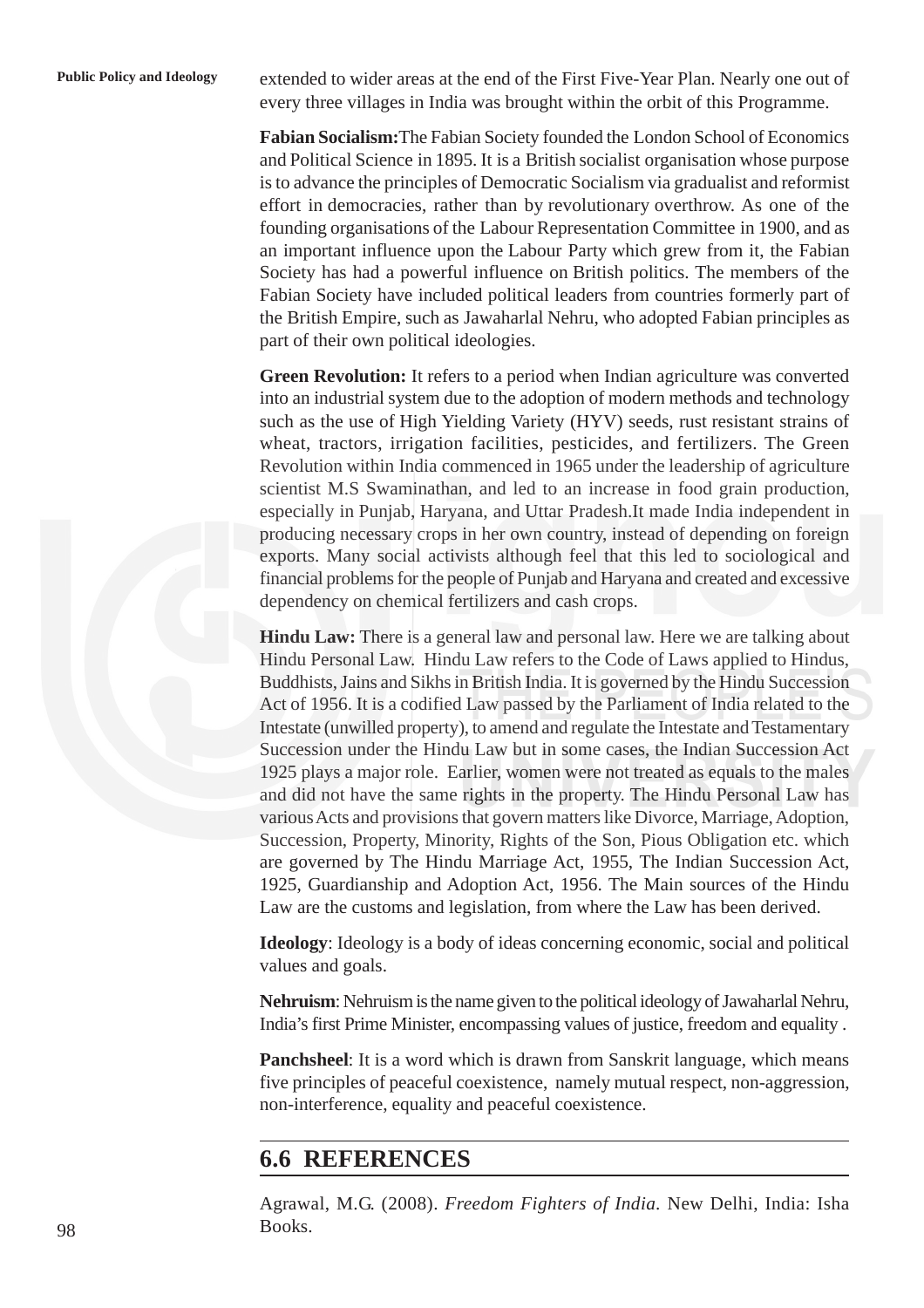**Nehruvian Vision** Das, S. (26th July, 2011). Nehru's Vision of a New India. *The Hindu.*

Erckel, S. (2011). *India and the European Union.* GRIN Verlag.

Ganguly, S. & Pardesi, M. (2009). Explaining Sixty Years of India's Foreign Policy. *India Review.*8(1), 4-19.

Khosla, M. (2015). *Letters for a Nation; From Jawaharlal Nehru to his Chief Ministers-1947-1963.* U.K: Penguin.

Nehru, J. (1946). *The Discovery of India.* Calcutta, India: Signet Press.

Parekh, B. (1991). Nehru and the National Philosophy of India. *Economic and Political Weekly.* 26-1(2).

Sapru, R.K. (2015). *Development Administration.* Delhi, India: PHI Learning.

Sapru, R.K. (2017). *Administrative Theories and Management Thought*. Delhi, India: PHI Learning.

Yergin, D. & Stanislaw. (2002). *The Commanding Heights: The Battle for the World Economy.* New York, USA: Simon and Schuster.

## **6.7 ANSWERS TO CHECK YOUR PROGRESS EXERCISES**

#### **Check Your Progress 1**

#### **1. Your answer should include the following points:**

- Jawaharlal Nehru is regarded as a 'visionary' leader who thought about or planned the future of India with imagination and wisdom.
- The term 'Nehruvian' means a philosophy or ideology espoused by Jawaharlal Nehru.
- Politically, 'Nehruvian' means a steadfast commitment to 'secularism', 'scientific temper' and 'inclusive liberalism'.
- In economic terms, the term 'Nehruvian' means active 'State intervention' in formulating the direction of the 'country's economy', and 'planned development'.
- 'Ideology' simply means "a body of ideas concerning economic, social and political values and goals, which can posit action programmes for attaining these goals".
- The term 'ideology' is a set of opinions and beliefs that characterise a particular culture.
- Oxford Dictionary of English defines 'vision' as "the ability to think about or plan the future with imagination or wisdom".
- It means a mental image of what the future will or could be life.

#### **2. Your answer should include the following points:**

- Rapid Industrialisation.
- Mixed Economy.